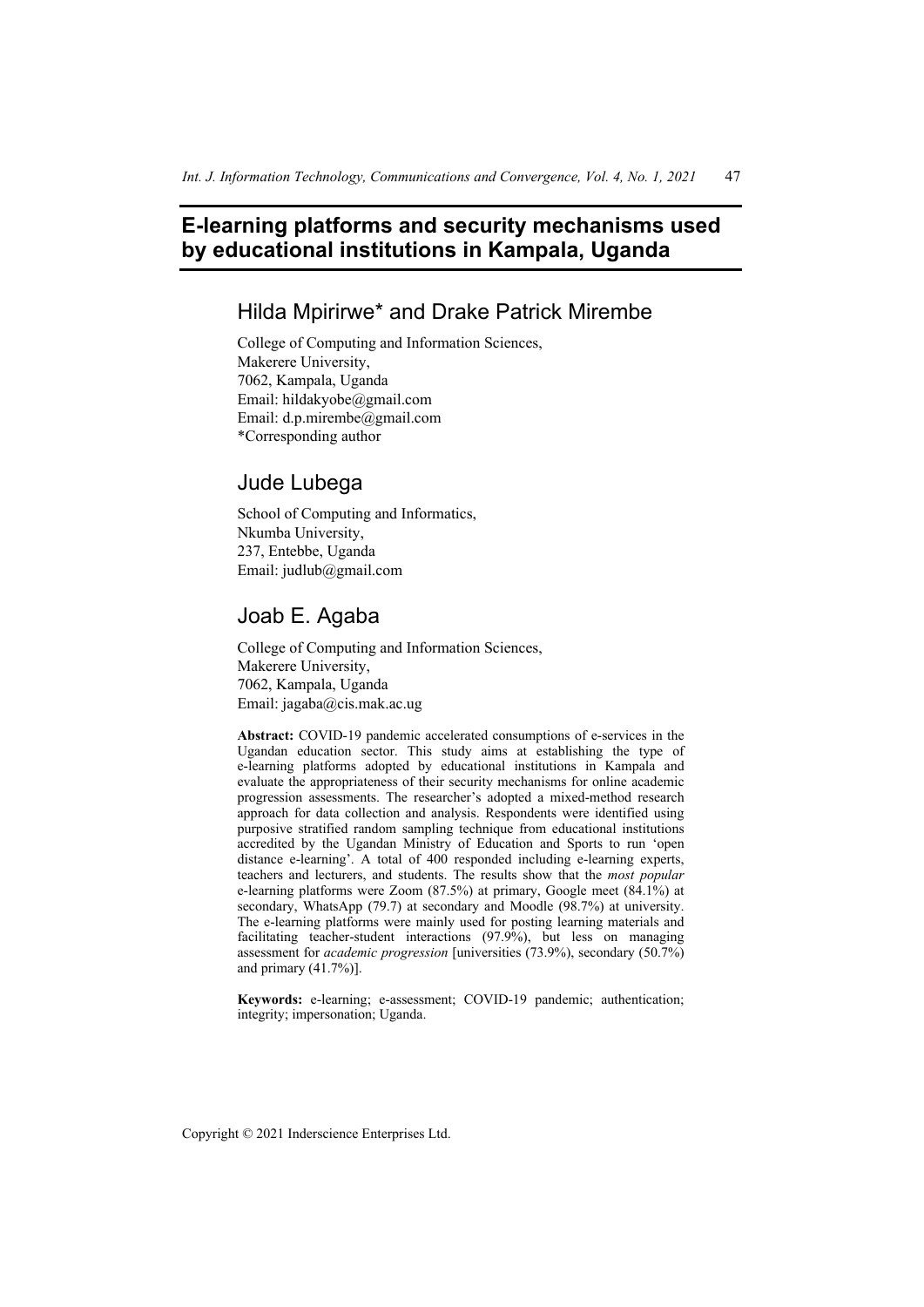#### 48 *H. Mpirirwe et al.*

**Reference** to this paper should be made as follows: Mpirirwe, H., Mirembe, D.P., Lubega, J. and Agaba, J.E. (2021) 'E-learning platforms and security mechanisms used by educational institutions in Kampala, Uganda', *Int. J. Information Technology, Communications and Convergence*, Vol. 4, No. 1, pp.47–62.

**Biographical notes:** Hilda Mpirirwe is a PhD student in Information Systems at Makerere University, graduated with a Master's in Information Systems in 2017 and Bachelor's in Information Technology in 2010 from Nkumba University-Entebbe. Her research interests include e-learning, e-assessment security information systems security.

Drake Patrick Mirembe holds a PhD in Information Systems Security from Groningen University, a Masters of Computer Science from Radboud University, Nijmegen all from The Netherlands. He is a researcher and Lecturer in the Department of Networks, Makerere University. His research interests include: data networks, cyber security, ICT policy and strategy, ICT4D, mobile and wireless technologies, artificial intelligence and data science, innovations and entrepreneurship acceleration. He has been at the forefront in the development of Uganda's ICT innovation sub sector and has been responsible as a mentor for a number of ground breaking innovations in ICT field.

Jude Lubega is a Professor of Information Technology who has vast experience in ICT4D. He is currently the Vice Chancellor of Nkumba University. He previously served in Makerere University from 2007 to 2012 as the Deputy Dean and the Head of the Information Technology Department in the College of Computing and Information Sciences. He also served as the deputy Vice chancellor for Uganda Technology and Management University – UTAMU from 2013 to 2019. His research interests include tracking and assessment in elearning, content authoring, multimedia, data science, ICT for development, mobile computing, ICT strategic planning and management, web-based systems and mobile learning.

Joab E. Agaba is a Lecturer at the School of Computing and Informatics Technology at Makerere University. He holds a Bachelor of Science, a Master of Science in Computer Science and a PhD in Information Technology, all from Makerere University. He has over ten publications in high impact factor journals in e-learning, mostly focusing on instructional design and usability in e-learning environments.

### **1 Introduction**

E-learning has been defined as the use of electronic media, educational technology and information and communication technologies (ICT) in education (Contreras and Hilles, 2015; Ayoo and Lubega, 2014). E-learning includes numerous types of technology applications and processes such; as audio or video tape, radios, learner management systems (LMS), satellite TV, CD-ROM, and computer-based learning and web-based learning that help in delivering learning material (Saidu et al., 2016). E-assessment is a major activity in e-learning and has been defined as the use of technology to; digitise, make more effective, and redesign assessments and tests electronically (Redecker and Johannessen, 2013). E-assessment has several advantages over traditional assessment (paper-based) such as: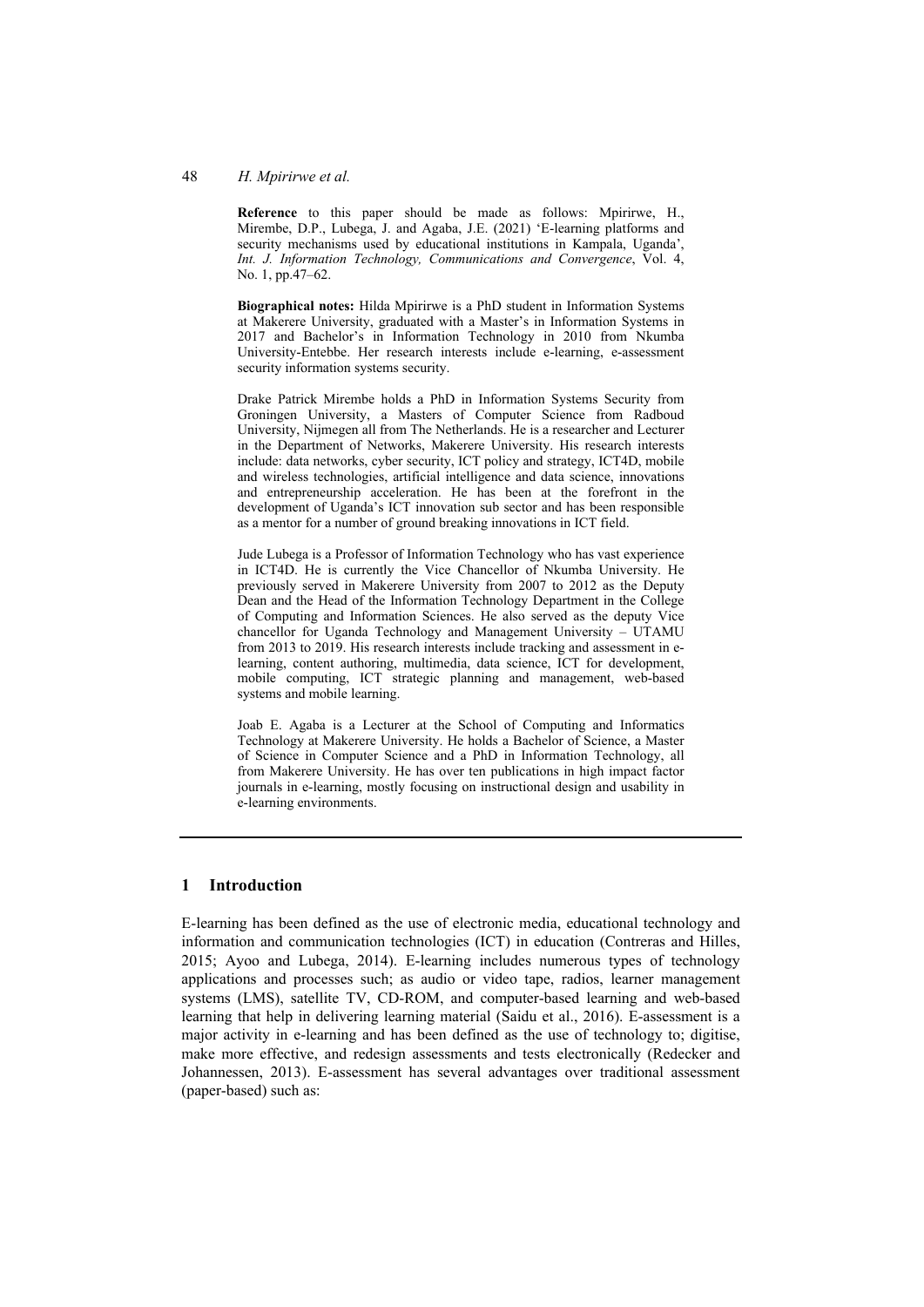- 1 immediate feedback to students
- 2 flexibility where learners are able to learn from anywhere at any time
- 3 improved reliability, it is more consistent than human marking
- 4 improved objectivity (it does not 'know' the students)
- 5 greater storage efficiency results are stored on a server compared to the physical space required for paper-based assessments (Mirembe et al., 2019).

However, e-assessment faces challenges such as; academic dishonesty, poor technical infrastructure development; commitment of students to submit assessment, difficult in scoring and correcting questions with student open response; assessing group project is a difficult job (evaluating each member and the whole group and providing feedback); some teachers are unfamiliar with technology and most of them are using e-assessment for the first time (Islam and Slack, 2015). E-learning has paved its way as a learning method into the education sector globally (Demuyakor, 2020) and with the outbreak of the COVID-19 pandemic and the lockdown that saw education institutions closed, in Uganda the Ministry of Education and Sports (MoES) together with the Uganda National Council of Higher education (UNCHE) issued a directive that all education institutions should adopt the open, distance e-learning (ODEL) to enable continuity of learning (MoES, 2001; Soni, 2020). The pandemic which started in China in 2019 later spread to the rest of the world causing a total lock down of schools affecting over 15 million learners in Uganda from pre-primary to university level thus forcing them to stay home and teachers having to teach from their homes (Demuyakor, 2020; MoES, 2001; UNESCO, 2020). This was mainly because it was difficult to observe the standard operation procedures (SOP's) such as keeping social distance as a basic guideline by the Ministry of Health together with World Health Organization (WHO, 2020) together with health officials worldwide.

The lockdown imposed by many governments implied closure of schools making e-learning the only option to support learning (MoES, 2001). Most academic heads are now promoting e-learning as a solution to this crisis (UNESCO, 2020). We observe that COVID-19 has only accelerated the uptake of e-learning as many educational institutions especially well-established universities (Tsinghua, Peking University, Harvard, MIT, Yale, Oxford, Cambridge, etc.) have over the past decade gradually been moving their academic programs online and doing away with face-to-face delivery (Bao, 2020; Filius et al., 2019).

In Uganda, the MoES together with UNCHE issued a number of guidelines promoting e-learning as a solution to the crisis and to encourage continued learning (UNESCO, 2020; MoES, 2001). Universities such as Makerere University and UTAMU adopted and utilised e-learning by following the already existing policy (the policy on ODeL). Makerere University is known to be among the first to implement e-learning using Blackboard platform but they have since shifted to Makerere University Electronic Learning Environment (MUELE) based on a Moodle platform. The university has since trained over 50 e-learning course design experts, acquired over 100 Zoom licenses to facilitate face to face interactions between lecturers and students (Mayoka and Kyeyune, 2012). Other private Universities like Clarke International University (CIU), ISBAT University, Uganda Technology and Management University (UTAMU) and Victoria University have been running blended academic programmes using MOODLE based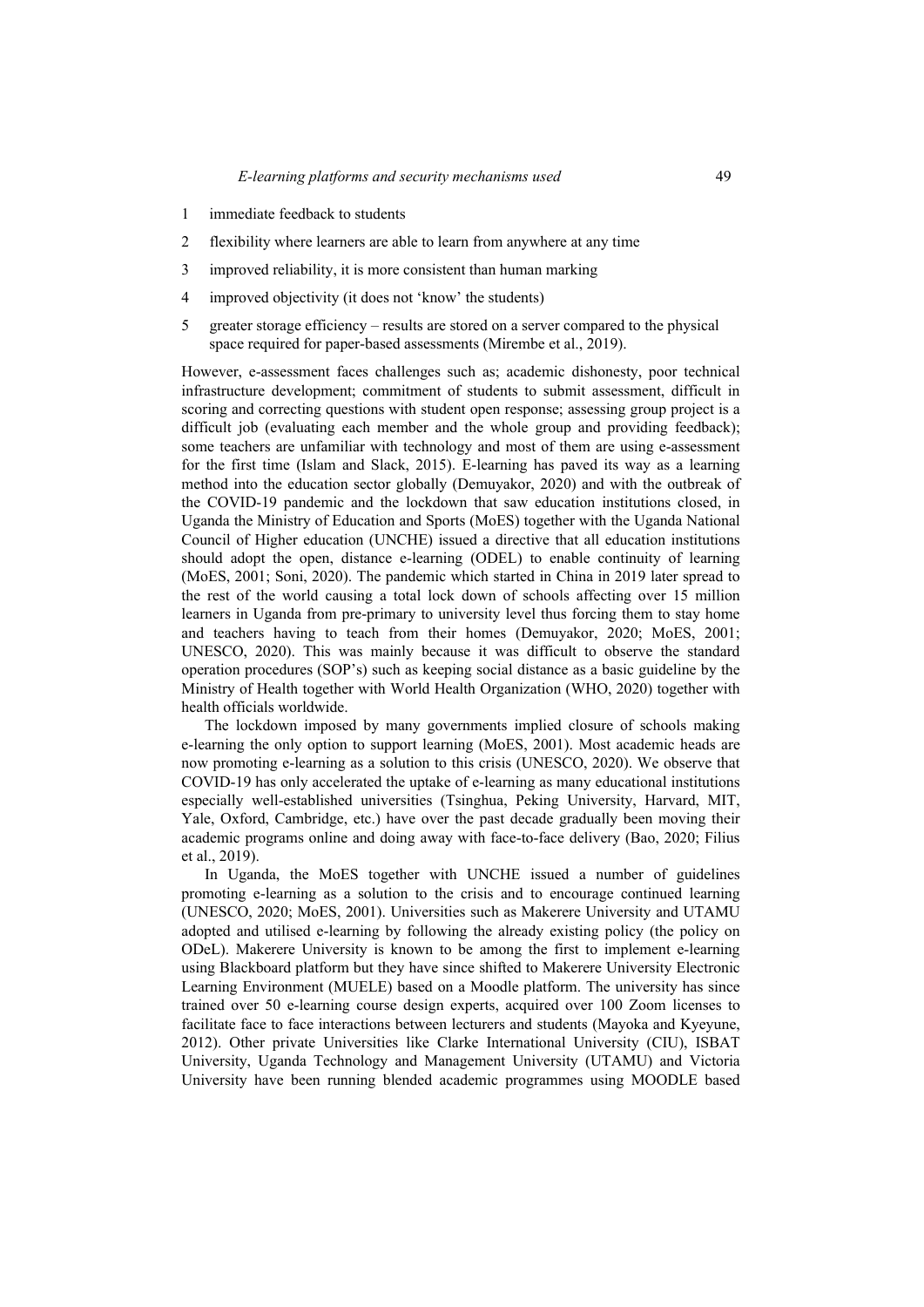e-learning environment. However, according to Muyinda et al. (2010) and Mirembe et al. (2019), institutions implementing e-learning systems face a number of challenges including; unreliable internet connectivity, low bandwidth, expensive mobile data costs, inability to acquire electronic gadgets required for e-learning by both learners and teachers and lack of appropriate e-learning policies. Therefore, the MoES requires institutions to define appropriate ICT and e-learning policies to boost e-learning in the educational sector. Accordingly, MoES in Uganda has issued guidelines to enable institutions establish viable models of integrating e-learning on their programmes especially using the ODeL model and these include;

- 1 Education institutions are required to undertake a survey on students indicating their willingness or inability to participate in the proposed arrangements.
- 2 Learning institutions are expected to provide mechanisms of conduction student academic progression assessment for programmes conducted using pure e-learning systems.
- 3 Institutions are expected to provide detailed protocols and schemes of securing academic progression assessment to minimise cheating.
- 4 Avail evidence of the mechanism of access and usage of e-learning platforms by the students and staff.
- 5 Suggestions on how universities would address the issue of students, who are unable to acquire electronic gadgets, buy internet data and access the network (MoES, 2001).

Motivated in part by MoES guidelines and the desire to contribute to the design of robust e-learning platforms, the goal of this was to establish the type of e-learning platforms and technologies being used at various levels of education in Uganda, Kampala city in particular. It was also to assess the appropriateness of authentication and integrity approaches used in securing the academic progression examinations or assessment conducted using the learning platforms and systems. The key research questions for the study were:

- 1 What e-learning platforms are being used by educational institutional at various levels of education?
- 2 What authentication and integrity approaches are being used to secure e-learning platforms access and academic progression assessment integrity?
- 3 What would be the desired authentication and integrity approach to be used in eassessment at different education levels?
- 4 What are the benefits and challenges of e-learning platforms?

The rest of this paper is arranged as follows; Section 2 presents the methodology, Section 3 discusses the results and analysis, and Section 4 presents the conclusion and Section 5 recommendation.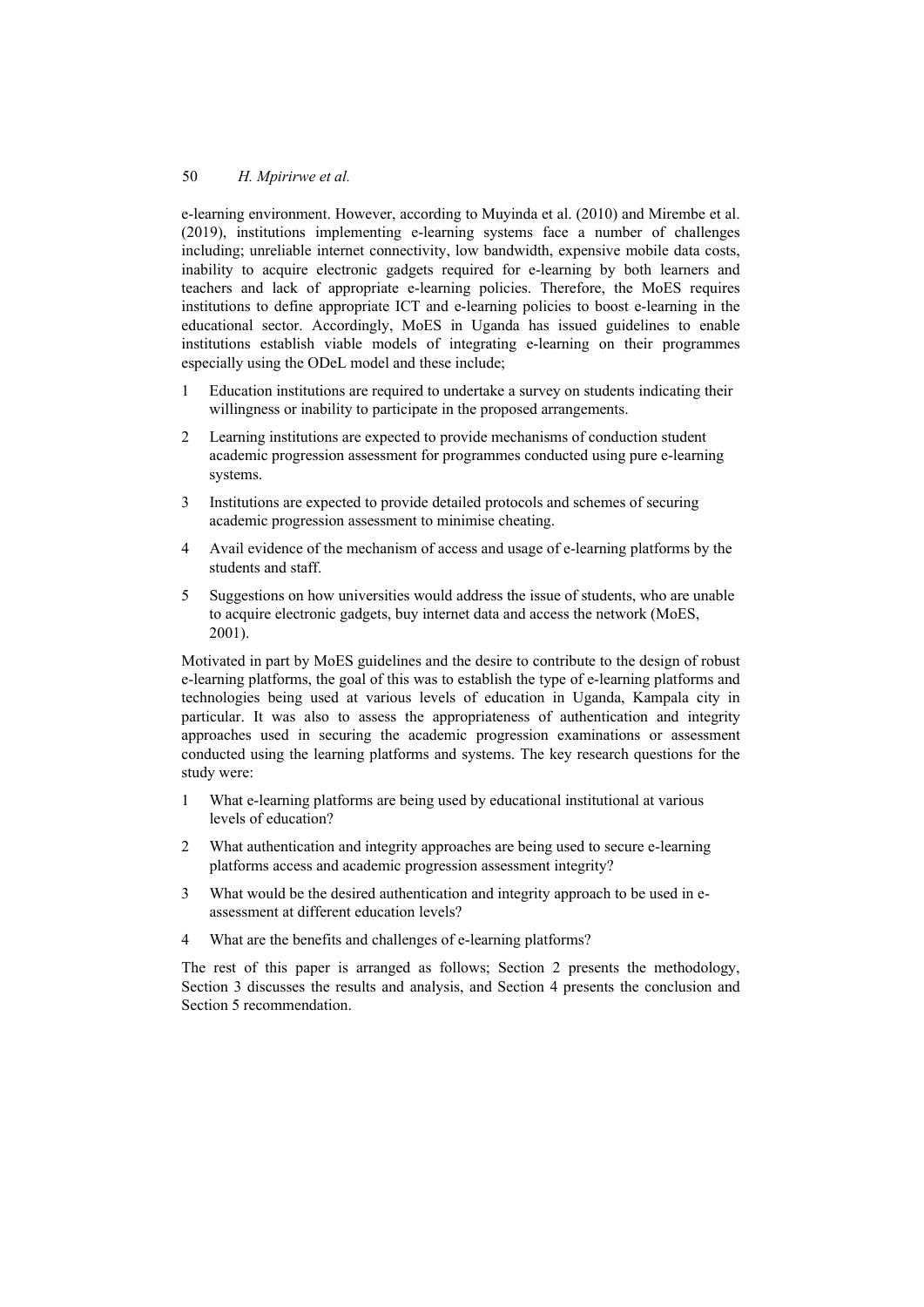#### **2 Methodology**

The researcher's adopted a mixed methods research approach involving qualitative and quantitative methods of data collection and analysis. The respondents to the study were identified using purposive stratified random sampling technique. Respondents to the study were selected from educational institutions which were accredited by the Ugandan MoES to run 'ODEL', these included; students, teachers, lecturers and e-learning experts. The statistical sample size for respondents was determined using Cochran formula. An e-learning expert was anyone who had over ten years of designing and integrating e-learning systems in education processes and has high proficiency of using most of the common e-learning systems and platforms. The participants were selected from different education institutions from the urban centre of Kampala and surrounding areas. Respondents at primary education level were selected from (Sir Apollo Kagwa, Kabojja, Twinbrook International School, Kampala Parents and Hormisdallen Primary), Secondary education level (Uganda Martyrs Namugongo, Gayaza high school, Seeta High school and Viva College School) and University level (Makerere University, Clarke International University, Uganda Technology and Management University, Nexus International University, ISBAT University, and Nkumba University). Primary and secondary schools were selected in part due to existence of minimal e-learning infrastructures such as; internet and network facilities, well equipped computer labs and well-trained e-learning facilitators.

The primary data was collected using; expert explorative interviews, online survey questionnaires, focus group discussions, and case study analysis (observation). The literature review was conducted using the 5C framework (cite, compare, contrast, critique and connect). A total of 450 respondents were targeted including; e-learning experts (10), teachers and lecturers (60), and students (380). A total of 400 respondents; eight were experts, 347 students (48 primary, 69 secondary and 230 university), 30 lecturers and 15 teachers (both primary and secondary schools). A total of 15 institutions were sampled (six universities, four secondary schools and five primary schools). Majority of student respondents had used a computer at least for one year and completed at least five online classes. Implying their opinions could be relied on to make sound deductions about the state of e-learning usage in their institutions.

Data collection was done in two phases; the first set of data was collected for a period of three months (March, April and May 2020) and the second set of data was collected January-March 2021. Key informant interviews with experts and teachers were conducted using; physical meetings, Zoom, WhatsApp and Skype. Observation and case analysis were applied where two cases were observed. Additionally, to ground this work the researchers also conducted the secondary data analysis using systematic literature review approach where a number of articles between years 2015–2020 were reviewed on topics; e-learning, e-learning platforms, e-assessment, authentication and integrity in e-learning systems including; 30 conference papers, 60 peer reviewed journal articles.

#### *2.1 Study results and findings*

A total of 400 responded to the study of whom (243)60.5% were male and (157)39.5% were female.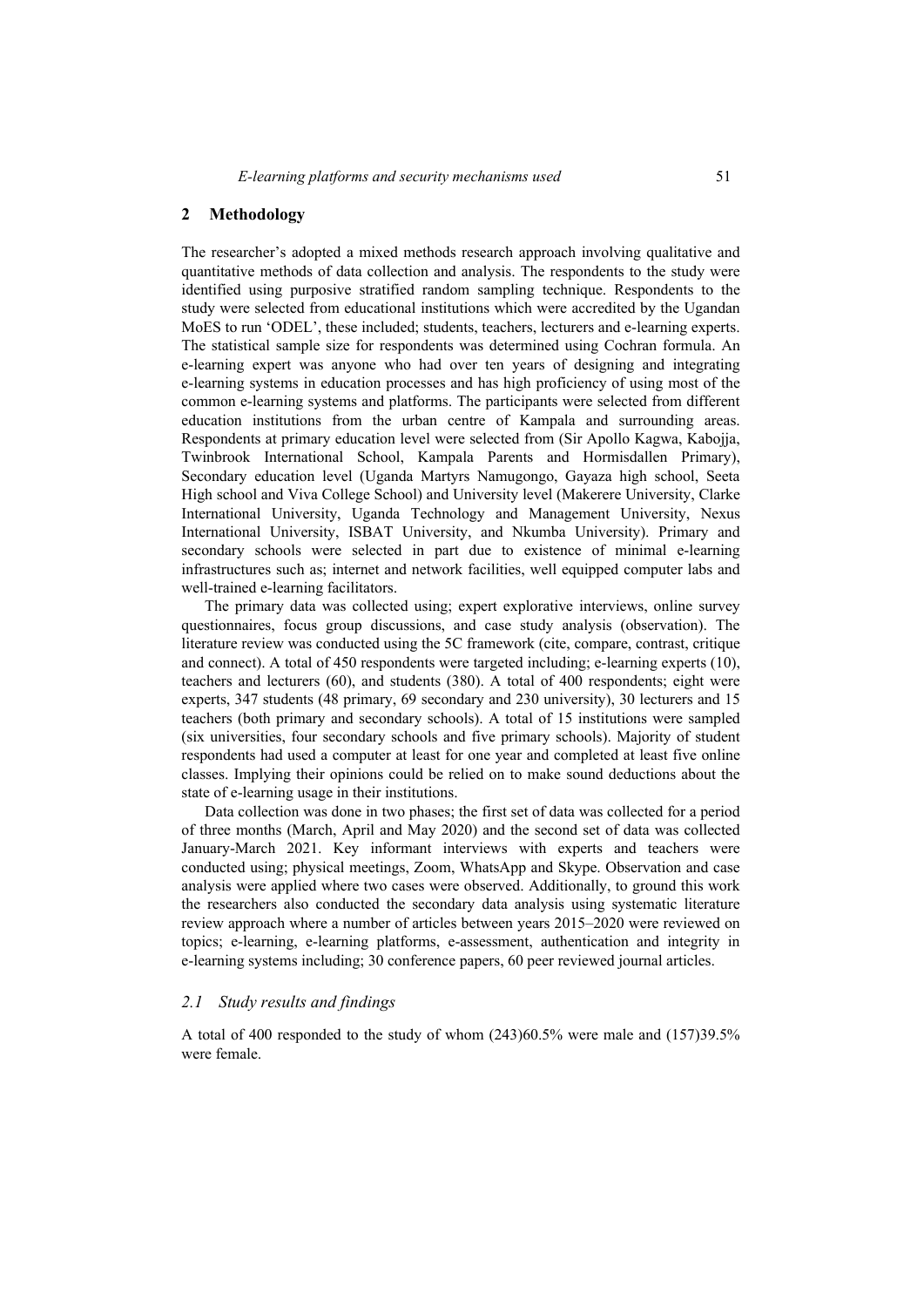| Category  |      | Gender        |                    |
|-----------|------|---------------|--------------------|
|           | Male | Female        | Actual respondents |
| Experts   | 6    | $\mathcal{L}$ | 8                  |
| Students  | 210  | 137           | 347                |
| Teachers  |      | 8             | 15                 |
| Lecturers | 20   | 10            | 30                 |
| Total     | 243  | 157           | 400                |

**Table 1** Summarises the gender demographics of respondents

It was noted that in every category of respondents the female were fewer than male.

A total of 15 education institutions were considered for this study, five primary schools; four secondary schools and six universities. It was important to categorise the respondent's level of participation in order to draw a good conclusion on the representation of data for the study. At least (48)13.8% respondents were from primary, (69) 19.9% at secondary and (230)66.2% from the university.

| <b>Schools</b> | No. schools/university | No. of respondents | Percentage $(\%)$ |
|----------------|------------------------|--------------------|-------------------|
| Primary        |                        | 48                 | 13.8              |
| Secondary      | 4                      | 69                 | 19.9              |
| University     |                        | 230                | 66.2              |
| Total          | 15                     | 347                | 100               |

**Table 2** Level of participation per school/university

It was noted that majority of the respondents in this study were students at university level an indication that they are more enthusiastic about technology and e-learning usage which is a *key segment for furthering or enhancing e-learning platforms usage in Uganda*.

### **3 Years of experience with computer usage**

In terms of respondents' years of experience with computer usage, a big number 35/48 at primary had experience of less than one year  $(< 1$  yr), at secondary 44/78 had experience of 1–3 years followed by 24/68 who had experience of less than 1 year  $($   $\leq$  1 yr), at university level majority had experience of 1–3 years while a few 50/230 had experience of 4–9 years.

It was noted from the study as represented in Table 3 that a big number (170/230) of respondents at university level had experience of 1–3 years which was a good indication that they could easily use e-learning platforms. The respondent's demographics imply their opinions can be relied on to make sound conclusion on the research questions.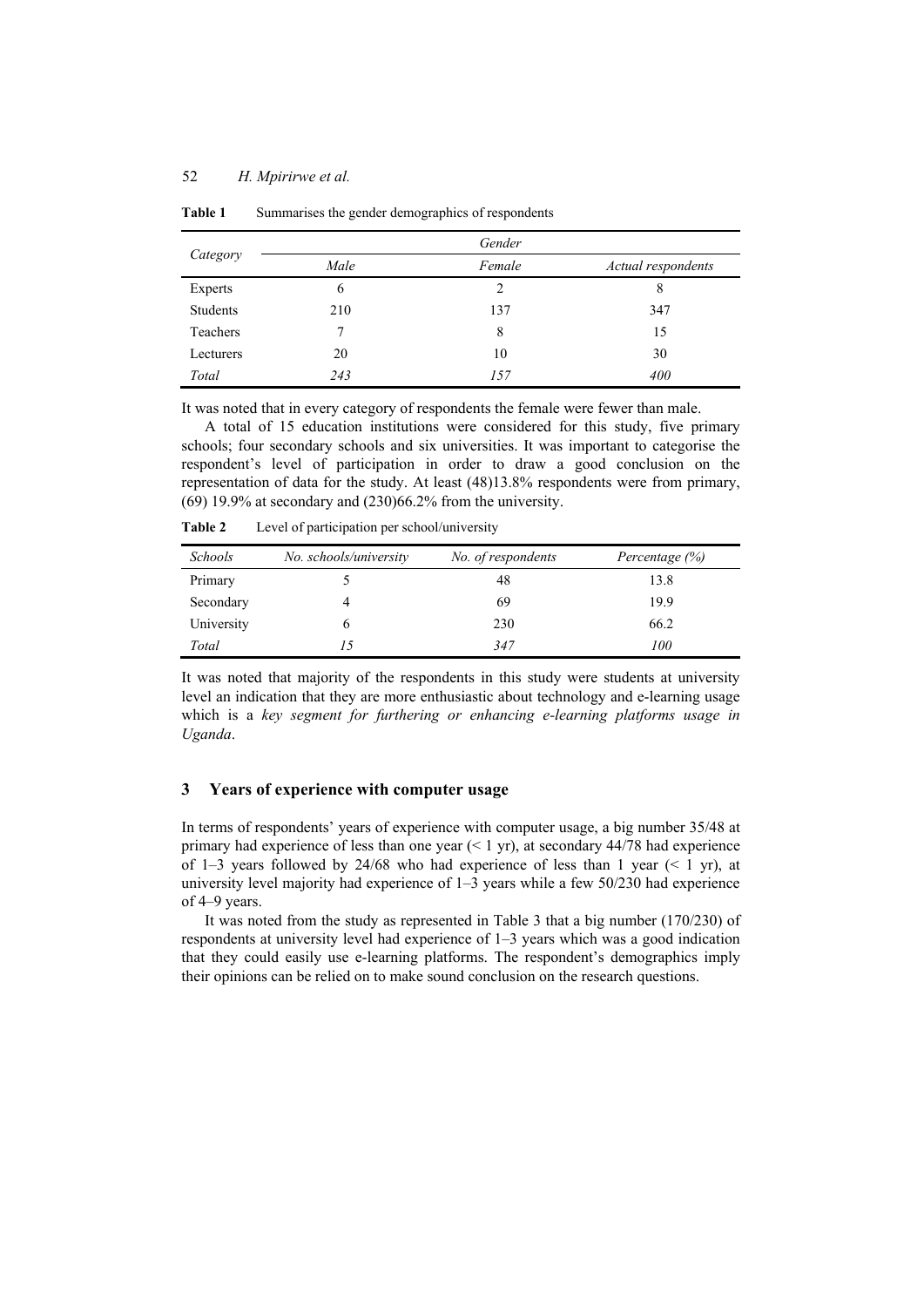| <b>Education</b> level |              | Years of experience | Usage by level of education |
|------------------------|--------------|---------------------|-----------------------------|
| Primary                | a            | $< 1 \text{ yr}$    | 35                          |
|                        | $\mathbf b$  | $1-3$ yrs           | 13                          |
|                        | $\mathbf c$  | $4-9$ yrs           | $\theta$                    |
|                        | d            | More than ten yrs   | $\theta$                    |
| Secondary              | a            | $< 1 \text{ yr}$    | 24                          |
|                        | $\mathbf b$  | $1-3$ yrs           | 44                          |
|                        | $\mathbf c$  | $4-9$ yrs           | 1                           |
|                        | d            | More than ten yrs   | $\mathbf{0}$                |
| University             | a            | $< 1 \text{ yr}$    | 10                          |
|                        | b            | $1-3$ yrs           | 170                         |
|                        | $\mathbf{c}$ | $4-9$ yrs           | 50                          |
|                        | d            | More than ten yrs   | $\mathbf{0}$                |

**Table 3** Years of experience with computer usage

## *3.1 E-learning platform categories*

E-learning platforms were categorised into synchronous and asynchronous as indicated in Table 4.

**Table 4** E-learning platform categories

| E-learning platforms | Level of education | Technology         |
|----------------------|--------------------|--------------------|
| Asynchronous         | Primary            | E-mails            |
|                      |                    | WhatsApp           |
|                      | Secondary          | Moodle             |
|                      |                    | Websites           |
|                      |                    | E-mail             |
|                      | University         | Moodle             |
|                      |                    | E-mails            |
|                      |                    | WhatsApp           |
| Synchronous          | Primary            | Zoom               |
|                      |                    | Google meet        |
|                      | Secondary          | Zoom               |
|                      |                    | Google meet        |
|                      |                    | Big blue button    |
|                      |                    | WhatsApp           |
|                      | University         | Zoom               |
|                      |                    | Video conferencing |
|                      |                    | Skype              |
|                      |                    | Google classes     |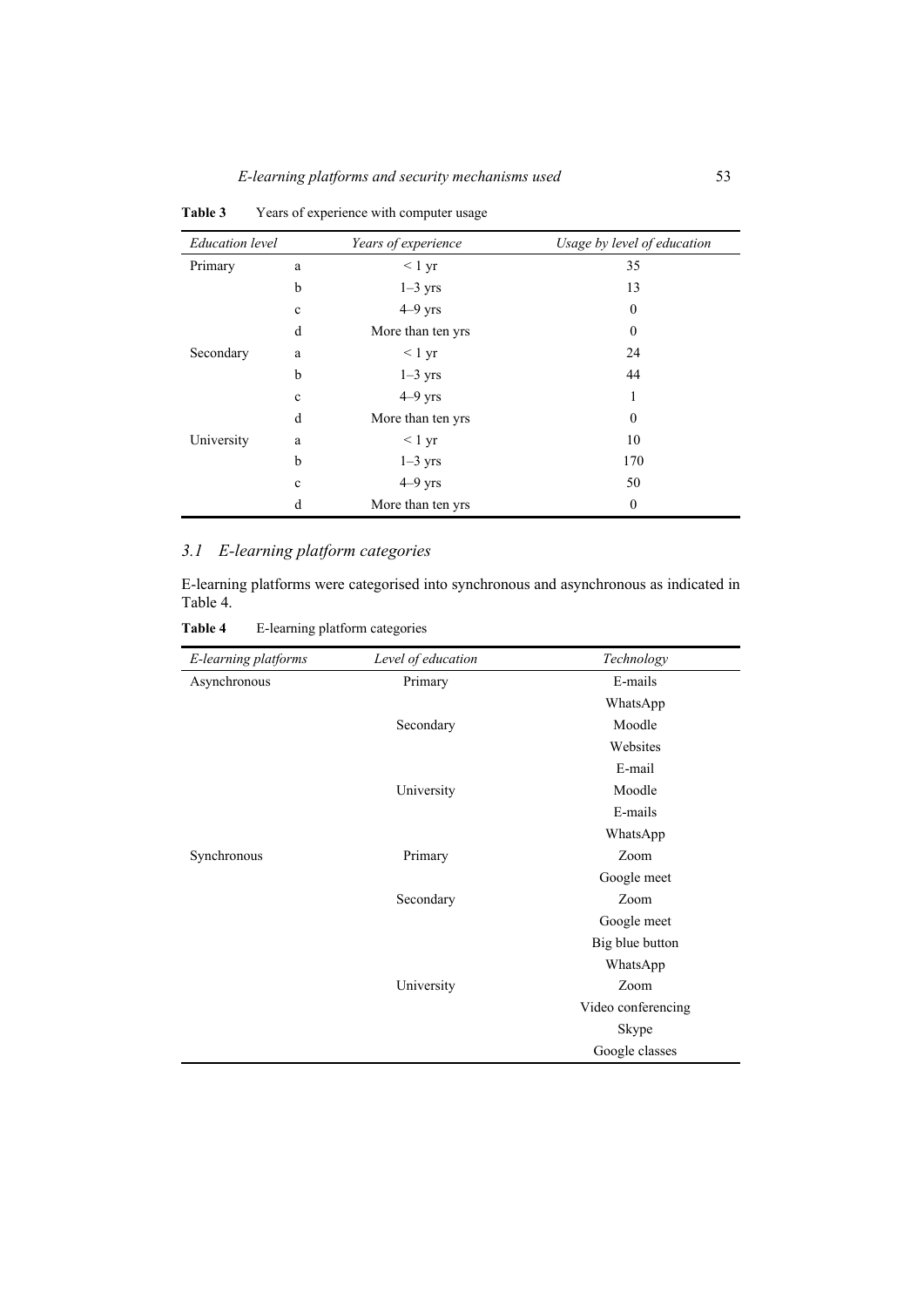## *3.1.1 E-learning platforms currently used*

This research sought to find out the type of e-learning platforms currently being used at different education levels and results indicated that; at *primary level* majority used Synchronous e-learning platforms Zoom (87.5%); Google meet (35%) and big blue button (26%). At secondary level, majority are using Google meet (84.1%); followed by Zoom (81.2%); and the least used at secondary of the asynchronous platforms was Moodle (15.9%); e-mails (42.0%). Results also revealed that at university level, majority (98.6%) of respondents used Asynchronous e-learning platforms built on Moodle framework, e.g., Makerere University used MUELE (Makerere University e-learning) while Nkumba University used NUELE (Nkumba University e-learning). Survey results indicate that Zoom was the commonly used at all educational levels 87.5% at primary, 86.1% at university and 81.2% at secondary as shown in Figure 1.



**Figure 1** E-learning platforms used by educational institutions at different levels of education (see online version for colours)

From the focus group discussions and key informant interviews with teachers and lecturers it was revealed that synchronous e-learning platforms with visual technologies such as Zoom (87.5%), Google meet (84.1%), WhatsApp (79.7%) were mostly preferred because; they provide real-time interaction, enable collaborative and interactive learning and ability to mimic experience of in person classroom environment. Synchronous e-learning platforms increased the ability to monitor and control learners during learning sessions especially learners at Primary level who learn better through playing, singing. This information correlates well with the information from experts that revealed that majority (75%) of learners at Primary learn better through interactive programs that give chance to ask questions and receive instant responses from teachers and visual learning aids. Further still, synchronous platforms offer learners increased ability to ask questions, gives teachers and lecturers ability to monitor the learner's participation in e-learning activities.

One expert from Makerere University noted that: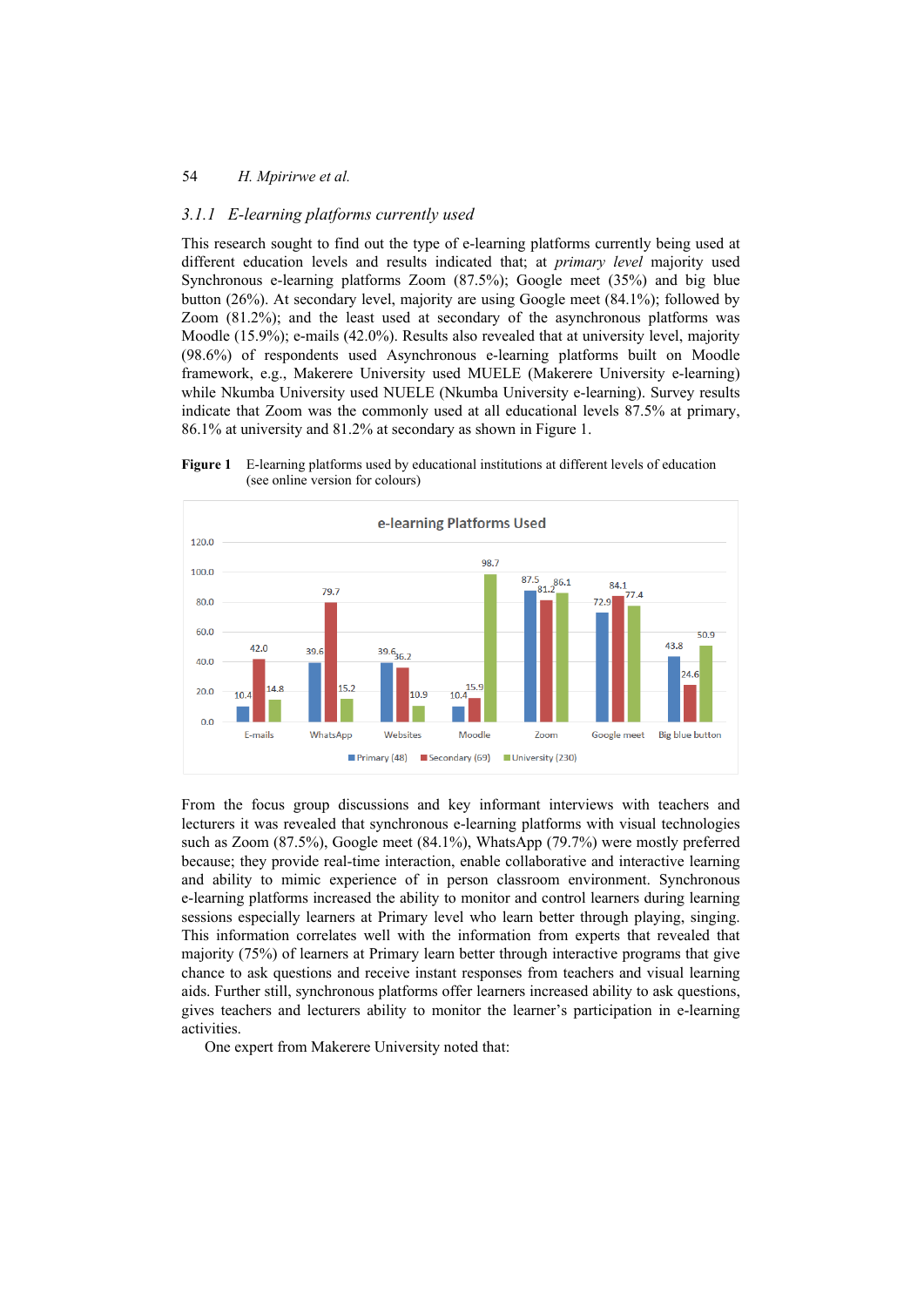"Learners at lower levels such as at primary level, learn best through visualising, singing, playing, reciting and demonstrating what they are being taught".

As told by one of the learners during the focus group discussion

"My father said we shall not go back to school because there is Corona Virus, and I see my teacher on Zoom camera from my mother's phone".

It was noted that all universities were using Moodle based platforms because it was open source, cheap to acquire and there was in country technical expertise to install and support the system. Companies like Eight Tech Consults and 77 consulting are some of the e-learning experts in the area.

From the focus group discussion with lecturers, it was revealed that majority of students at university level prefer self-paced learning (asynchronous) especially the working class since they have the freedom to learn anytime, anywhere; and also, are free to download learning materials and assignments, attempt them and submit to the message board. As noted by one expert in an interview:

"Some of the learners at University level are self-driven and have the ability to learn anywhere, anytime and have the capacity to download learning content easily".

### *3.2 Benefits and challenges of e-learning platforms*

As noted by teachers and lecturers at different education levels (primary, secondary and university) in the key informant interviews and focus group discussions held, it was noted in the results that e-learning platforms (asynchronous and synchronous) were used for posting learning materials; facilitating teacher-student interaction; coursework delivery via the institutional websites, e-mails and message boards. Also, students are given chance to complete the course at their own pace. One senior lecturer at Makerere University from the institute of open distance and e-learning said;

"Learners at University level are self-driven and have the ability to schedule their learning time (learn from anywhere, anytime), also learners who are working are given chance to work as they study".

Majority 6/8 (75%) experts indicated that synchronous e-learning platforms are free and are mostly preferred due to their convenience and interactive nature(real-time) which is a critical requirement in formative years of education that rely on visual learning. The opinions of majority of teachers engaged in the focus group discussions confirmed that; scheduled exams are more like traditional exams which are scheduled to be completed at a specific time and date which hence forth encourages learners not to miss any of the assignments since there will be no chance of another exam.

It was interesting to note that learner's ability to freely interact with fellow learners is increased through discussion forums and chats. However, it should also be noted that; e-learning platforms currently used (asynchronous and synchronous) can freely be downloaded onto any electronic gadget (mobile phones, laptops, desktops); are reliable as long as one has internet connection (data bundles) and besides they are easy to use by following simple instructions.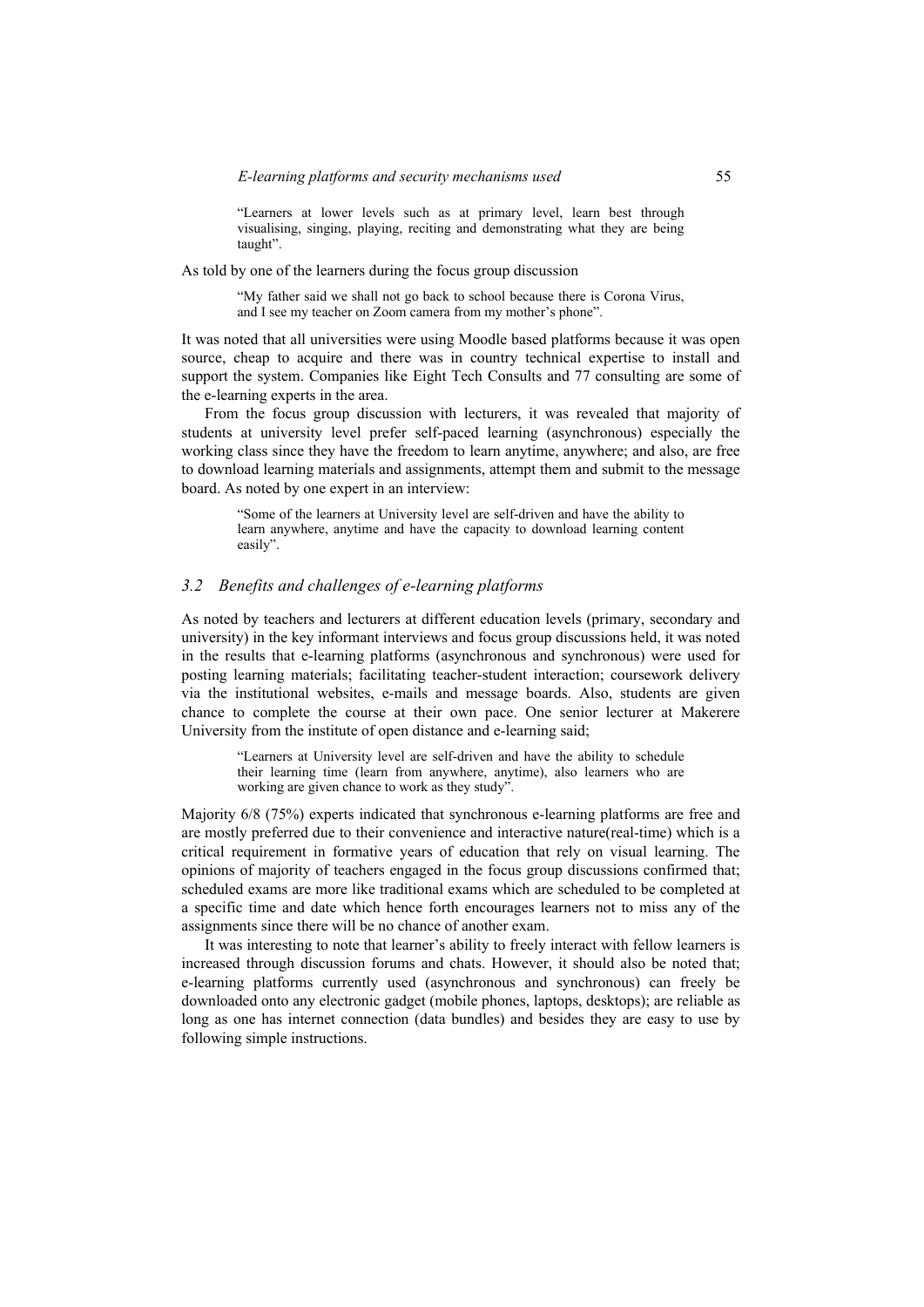In terms of Authentication to access e-learning platforms and authentication required to access academic progression assessment, it was noted by one expert from Nkumba University that;

"The auto generated passwords are shareable and too easy to guess at (123) thus learners are tempted to share with unauthorized learners which makes them susceptible to cheating and impersonation if used for e-assessment".

However, it was also noted that interactive meetings such as Zoom are expensive in terms of data bundle costs with approximately 540 MB to 1.62 GB per hour (approximately five thousand Ugandan shillings 5,000/=) for a 1:1 Zoom meeting and 2.4 GB per hour for group meetings Zoom's data consumption depends on factors such as; the quality of your stream, how many people are on call and also whether the user is using any collaborative features such as video (screen sharing) (Abbott, 2020 as cited in Budiman, 2020).

## *3.2.1 Purpose of e-learning platforms*

Results presented in Figure 2 indicate that 97.9% of respondents at *primary* used e-learning platforms for facilitating teacher-student interactions; followed by 87.0% used for posting learning material at university level; managing assessment (73.9%) among other purposes. It was also revealed by learners at university level that; they used e-learning platforms for other purposes such as; group discussions, assignments submissions and getting updates of school activities.





From the study results in Figure 2, at primary level, e-learning platforms were majorly used for facilitating teacher-student interaction (97.9%) taking advantage of platforms with video conferencing features. Considering asynchronous e-learning platforms, they were majorly used at university for posting learning materials (87.0%) which would later alone be downloaded by learners. It was also noted that learners who studied as they work; and those that could not make it for the scheduled classes benefited more from the uploaded learning materials on the e-learning platforms.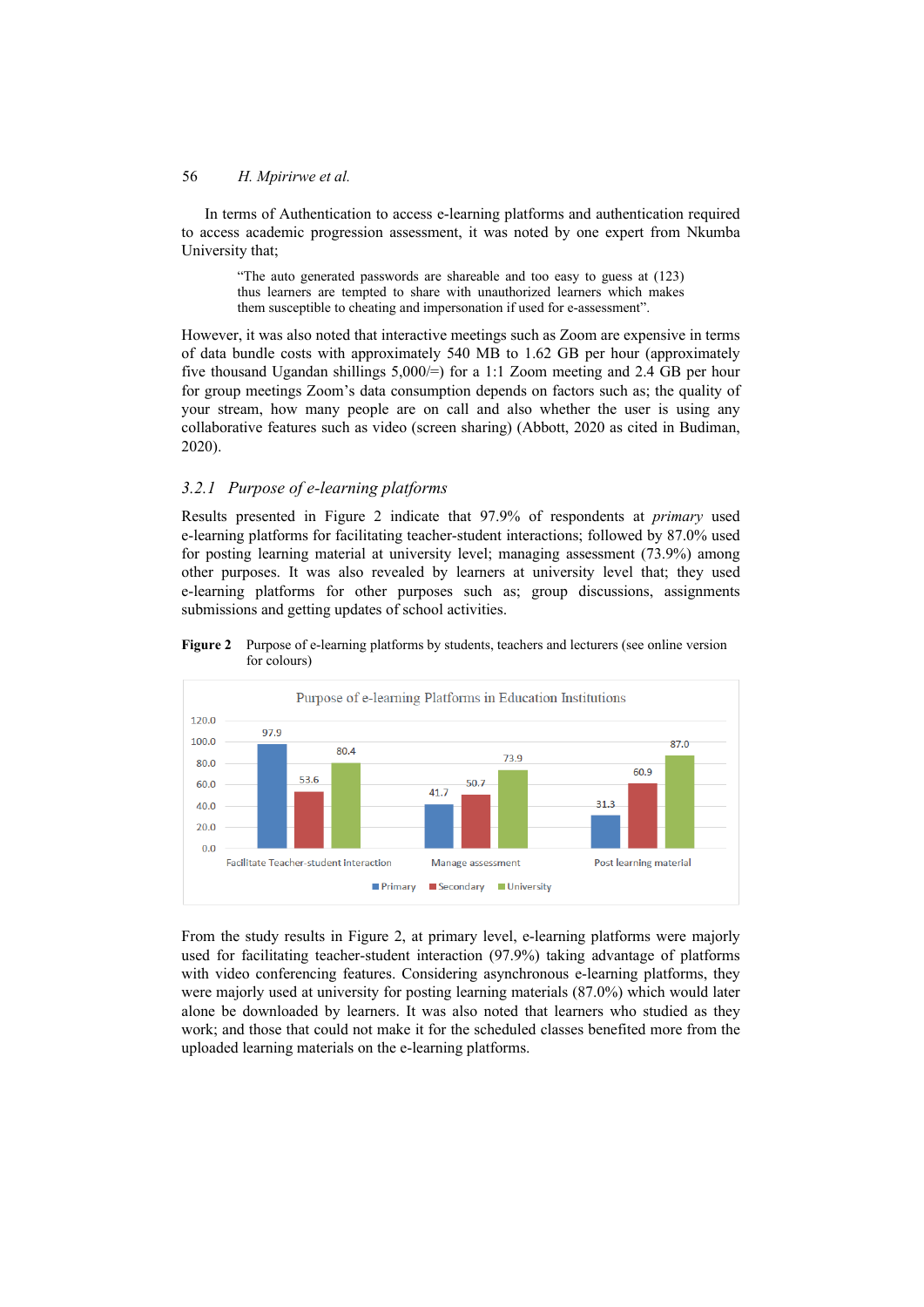#### *3.3 E-learning platform authentication access control*

In terms of e-learning platform access control, all the 15/15 education institutions confirmed to use username and password, while only (2/15) indicated to use biometrics (face recognition, finger print) for e-learning system access control. Table 5 summaries the findings

| <b>Education</b> level | Authentication                             | Usage    |
|------------------------|--------------------------------------------|----------|
| Primary                | Passwords                                  | 95%      |
|                        | <b>Biometrics</b>                          | None     |
| Secondary              | Passwords                                  | 92%      |
|                        | <b>Biometrics</b>                          | None     |
| University             | Passwords                                  | 90%      |
|                        | Biometrics (face recognition, fingerprint) | $16.6\%$ |

**Table 5** Authentication and integrity approaches used to access e-learning platforms

Based on the results from Table 5, over 90% respondents agree that passwords are the commonly used authentication approach while accessing e-learning platforms. This has been attributed to its simplicity and ease of use thus not requiring further configuration. Further studies according to reviewed literature confirm that biometrics such as; face recognition have not been commonly utilised because it is considered expensive and requires sophisticated software. Further still, studies indicate that although passwords are commonly used, they cannot be relied upon to curb down academic dishonest such as cheating, impersonation and plagiarism (Okada et al., 2019).Therefore, it is important to integrate *biometrics such as face recognition control with password authentication* as a way of strengthening access to e-learning platforms and monitoring access to academic progression.

It is also important to note that continuous verification of learners that wish to undertake any form of computer-based examination (tracing academic progress assessment) should be monitored through confirmation of a learner's presence throughout the examination.

### *3.4 Proposed authentication approaches for different education levels*

Authentication approaches define the requirement for verification of a user to ensure he/she is who they claim to be. Authentication has been categorised depending on the security it provides to the user (1FA – one factor authentication, 2FA – two factor authentication and 3FA – three factor authentication). An authentication based on knowledge is the most widely used method for user identity verification and is either based on password or challenge/response system. Other authentication approaches such as biometrics (finger print, face recognition) provide better security and should therefore be integrated with passwords to strengthen authentication in e-learning platforms at different education levels as shown in Table 6.

Students' intentions to cheat during online assessments have been seen to have a big influence on the choice of authentication to use at each education level. Therefore, a one factor (IFA) such as simple passwords was said to be appropriate at primary level since they are easy to remember and learners at this level do not have intentions to cheat unless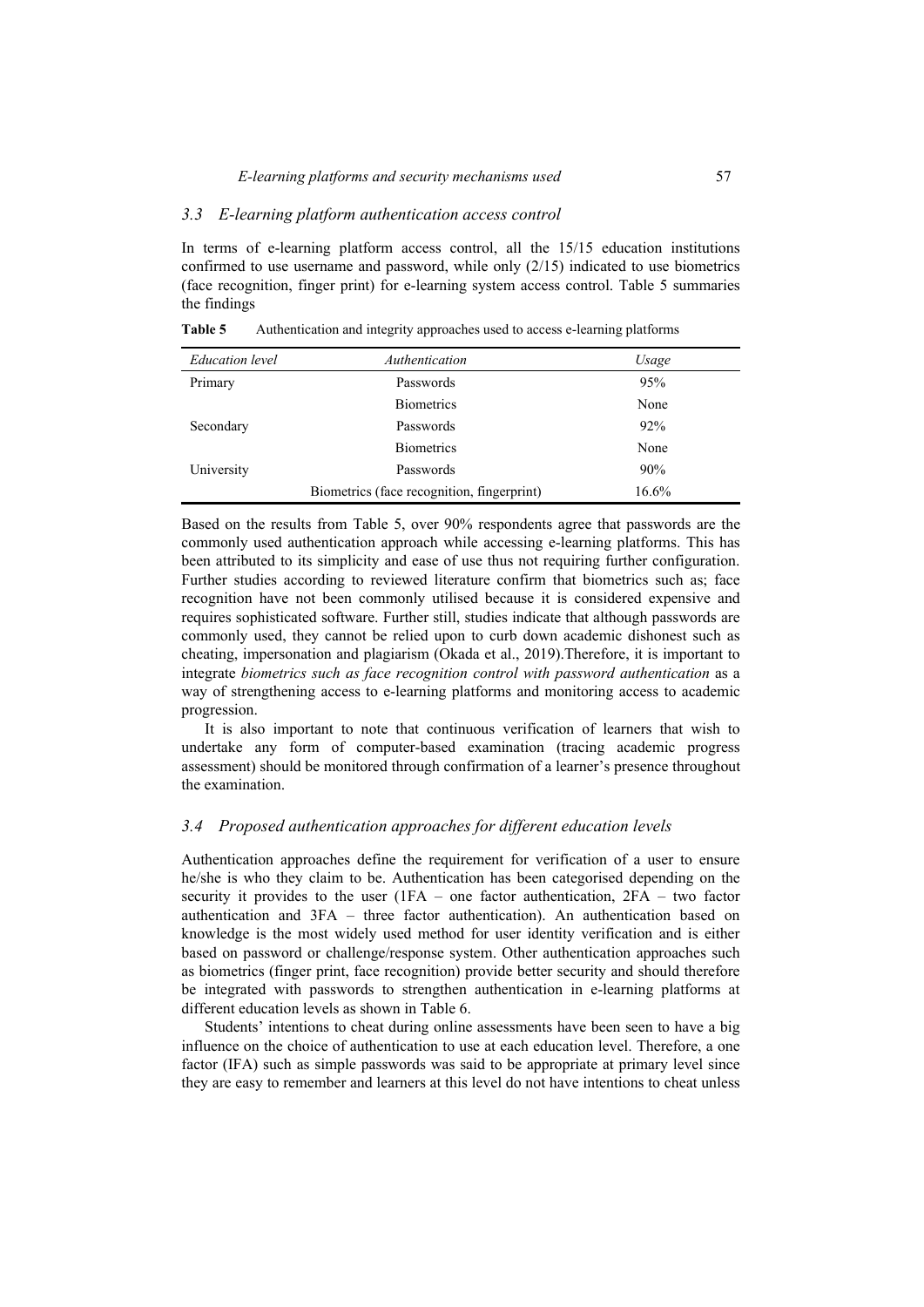they have been assisted to, moreover use of biometrics such as face recognition at this level was found to be convenient and fast and learners can easily be identified by their unique features.

| Level of<br>education | E-learning<br>technology/platform      | Authentication                                                                                                                                                                                               | Description                                                                                                                                                                                                                                                                                                                                                  |
|-----------------------|----------------------------------------|--------------------------------------------------------------------------------------------------------------------------------------------------------------------------------------------------------------|--------------------------------------------------------------------------------------------------------------------------------------------------------------------------------------------------------------------------------------------------------------------------------------------------------------------------------------------------------------|
| Primary               | Synchronous                            | 1FA (one factor<br>authentication such as<br>simple passwords)<br>biometrics                                                                                                                                 | Use obvious, guessable, simple<br>passwords (123, student's<br>name) and biometrics (face<br>recognition) whose features<br>cannot be exchanged and can<br>easily be captured.                                                                                                                                                                               |
| Secondary             | Asynchronous and<br>synchronous        | • Strong passwords<br>(alpha-numerical)                                                                                                                                                                      | Enhanced security reduces<br>fraud rate and adds a layer of                                                                                                                                                                                                                                                                                                  |
|                       |                                        | • One time passwords<br>(OTP)                                                                                                                                                                                | security (alpha-numerical $+$<br>graphical password). This is<br>required at this level because;                                                                                                                                                                                                                                                             |
|                       |                                        | $\bullet$ (2FA) two factor<br>authentication<br>password+ code sent<br>on text message on<br>users' phone/e-mail.                                                                                            | increase in education level<br>increases the urge to cheat<br>exams.                                                                                                                                                                                                                                                                                         |
| University            | Asynchronous and<br>synchronous Moodle | $(3FA)$ three factor<br>authentication<br>multifactor<br>authentication<br>(something you<br>know-password,<br>something you<br>have-token/card,<br>something you are-<br>finger print/face<br>recognition). | Strong affirmation-make<br>layered hindrance for<br>unauthorised people to get into<br>the system. In case one layer is<br>broken (for example Password)<br>the attacker has more layers<br>before getting into the system<br>(Finger print or card) to bypass<br>'as you go higher the incentive<br>to cheat goes up thus stronger<br>security is required' |

**Table 6** Proposed Authentication approaches for different education levels

For learners at secondary and university level, they are more enthusiastic on technology advancement and usage and are likely to identify loopholes in authentication approaches (such as alpha-numerical Passwords). It is therefore fair to conclude that *the higher the level of education the stronger the security* required. For this case, a (2FA) two factor authentication and (3FA) Three Factor Authentication-Multifactor should be considered to strengthen authentication thus making it difficult for unauthorised individuals to access the system.

In an interview with lecturers, it was revealed that  $\sim$ 70% of the learners would be willing to cheat exams if they get a chance, this was attributed to learners' wish for better grades without putting in effort to read hard. This information correlates well with information from literature (Adetoba et al., 2017) assert that 73.6% of learners think cheating in an online environment is easier than in traditional classroom setting. The higher the level of education the more the intentions to cheat therefore it is correct to say that stronger security is required in e-learning environment that involves a 2FA two factor authentication (alpha-numerical + graphical passwords). However, passwords if used alone are vulnerable to attacks, can be easily broken and are also prone to hacking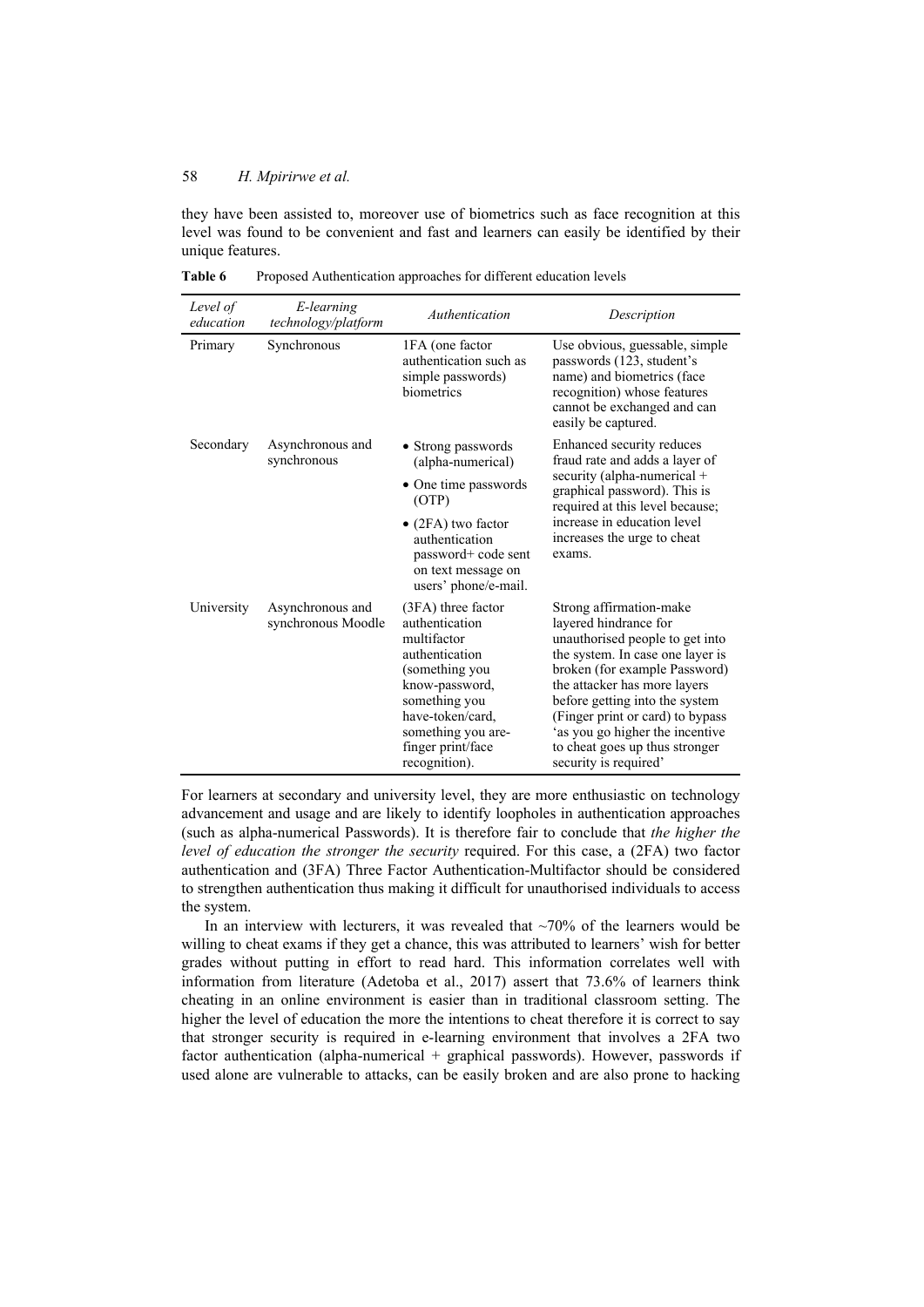(Gathuri and Kamundi, 2014; Vaithyasubramanian et al., 2015). However, due to the role played by passwords, there is need to enhance security through multiple layers of authentication (3FA – three factor authentication).

#### *3.5 Willingness to take online assessment*

This study further sought to find out learners' willingness to take online assessment having noted that e-learning platforms were used for teaching and learning. Results revealed that majority 190/230 (82.6%) respondents at university level were willing to take online examinations at a high level and at primary level with low willingness (72.9%) as illustrated in Figure 3.



**Figure 3** Level of willingness to take online assessment (see online version for colours)

Interesting to note from this was that some learners at primary and secondary level lacked confidence in computer skills and partly why they were not willing to take online assessments. Whereas at university level, the willingness to take online assessment was high (82.6%), this was attributed to student exposure to electronics; advanced knowledge in technology; and ability to use electronic gadgets for other e-services. The high-level knowledge of university students has increased their ability to cheat taking advantage of gaps existing in the systems at hand. From the key informant interviews held with one expert from Makerere University, it was noted that: 'As you go higher the incentive to cheat goes up'. The results from key informant interviews with experts further revealed that, the desire to commit academic dishonest increases from lower education levels (primary) to higher education (university) as student cognitive ability increases and stakes of academic progression increases. Furthermore, simpler access controls like biometrics are ideal for lower educational level while complex access control mechanism such as Multifactor schemes are ideal for advanced education levels. A programmatic authentication scheme for academic progression assessment therefore, MUST provide biometric features in the schemes to minimise student impersonation which can compromise the integrity of the assessment.

Therefore, at policy level the MoES should consider introducing computer studies at early stages of learning say primary level to enable learners familiarise with computer usage and further be educated on the need for academic honest (online or offline).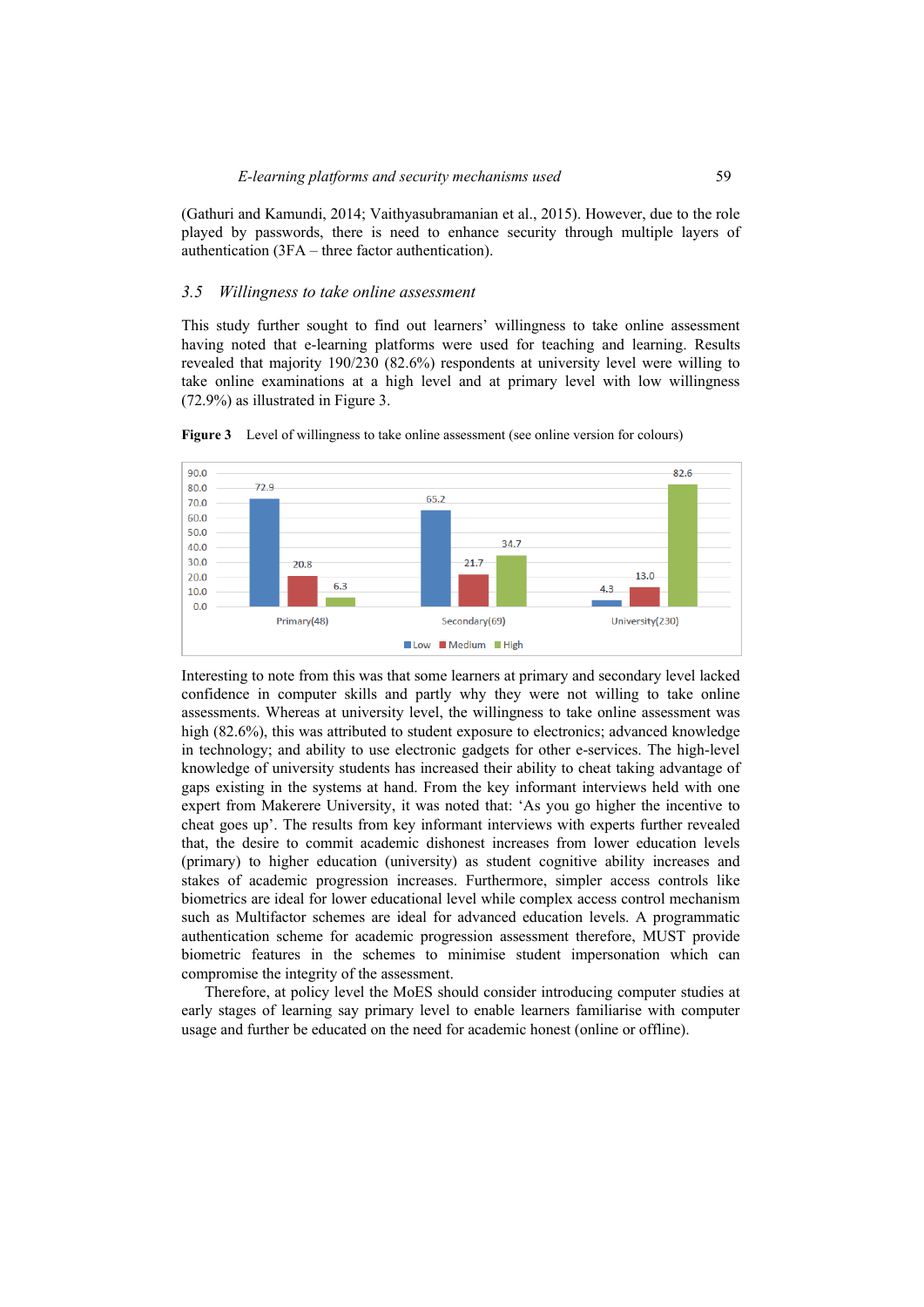## **4 Recommendations**

Therefore, from this study the following should be done:

- 1 Education institutions using e-learning platforms should consider having policies and frameworks suitable for the different education levels to be integrated in learning and assessment.
- 2 Inclusion of biometrics and consideration of at least a two layered authentication approach to enhance security.
- 3 Authentication and integrity should be strengthened to suit the education level into; (*1FA*) one factor authentication to be used at primary education and a combination of authentication approached into; (*2FA*) two factor authentication (alpha-numerical + graphical passwords) and (*3FA*) three factor authentication (multifactor authentication) a combination of what you have (USB, dongle)+ what you are (biometrics like face recognition/finger print) + what you remember (passwords) + what you do(quasi-biometrics such as typing style on a keyboard) to be used by higher education levels for stronger authentication.
- 4 Government of Uganda and educational institutions should advocate for embedding cyber security in the curriculum at early stages of learning so that learners are taught the need for information security at their early stages of learning. Also, more sensitisation programs should be enacted such as e-learning policies and laws to guide e-learning users.
- 5 Adoption and collaboration with companies which provide critical e-learning infrastructure such Amazon and Digital Ocean should be encouraged and other service providers such as Roke Telecom, Airtel Uganda, and MTN should pattern with the government to provide subsidised, hosting, internet and bandwidth rates to enable quick access to e-learning platforms and technologies. This way a big number of learners, teachers and lecturers will be catered for.
- 6 Consideration of blended learning technology especially for the practical oriented courses such as Health, Agriculture and Engineering courses. A combination of selfpaced learning and online interaction will serve a great purpose.

Our future work will consider designing a multifactor authentication model to monitor learners' step by step as they undertake online assessment.

## **5 Conclusions**

E-learning platforms and technologies that facilitate virtual learning, video conferencing are rapidly increasing day by day and especially to handle the crisis that was caused by COVID-19 in the academic institutions. Learners are finding it more interesting and fun to interact with their teachers and lecturers online, the ability to do self-study has enabled learners to be more innovation and a better way to acquire additional knowledge world over. It has been revealed by this study that several e-learning platforms and technologies (e-mails, websites, WhatsApp, Zoom, Google meet, Google classroom, Moodle and Blackboard) have enhanced learning and assessment at various education levels. This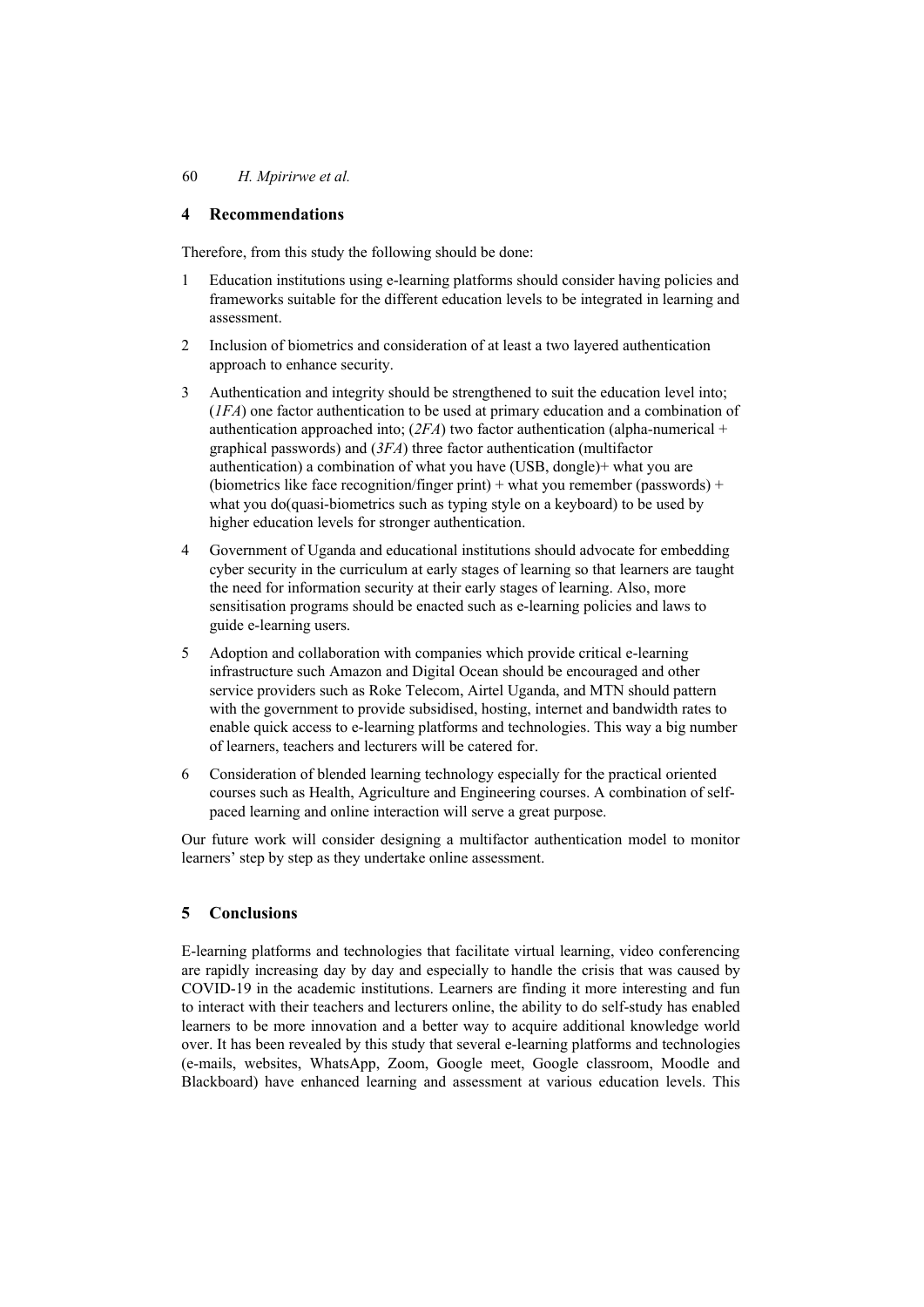study further revealed that participating education institutions did not have authentication control policies and frameworks in place for the different education levels (primary, secondary and university) and besides it was revealed by the study that there is no uniformity on the e-learning platforms used. Moreover, the e-learning platforms were mainly used for learning, downloading notes, assignments, chats, discussions and90very few were using them for assessment purposes. This was attributed to lack of enough technology to monitor learners as they undertake the examinations/assessments moreover education Institutions needed to proof their ability to monitor learners as they undertake the examination. The condition to use security techniques such as biometrics (face recognition) while examining students was set by the Ugandan MoES together with the UNCHE (2020) during lockdown as a secure way of ensuring that learners examined are monitored by their biometric features from the beginning to the end.

The results show that the *most popular* e-learning platforms were; Zoom (87.5%) at Primary; Google meet (84.1%) at Secondary; WhatsApp (79.7) at Secondary and MOODLE (98.7%) at university. The e-learning platforms were mainly used for posting learning materials and facilitating teacher-student interactions (97.9%), but less on managing assessment for *academic progression* [universities (73.9%), secondary (50.7%) and primary (41.7%)]. In terms of platform access control, all institutions sampled (15) were using token (username and password) implemented on the principle of role-based accesses control and the least used was biometrics.

#### **References**

- Abbott, T. (2020) *How Much Data Does a Zoom Meeting Use?* [online] https://www.reviews.org/internet-service/how-much-data-does-zoom-use/ (accessed 8 October 2020).
- Adetoba, B.T., Awodele, O. and Kuyoro, S.O. et al. (2017) 'A multimedia data mining framework for monitoring e-examination environm ent', *The International Journal of Multimedia & Its Applications (IJMA)*, Vol. 9, No. 3, June, DOI : 10.5121/ ijma2017.9303.
- Ayoo, P.O. and Lubega, J.T. (2014) 'A framework for e-learning resources sharing (Felrs)', *International Journal of Information and Education Technology*, Vol.4, No. 1, 380-L1020, pp.112–119, https://doi.org/10.7763/IJIET.2014.V4.380.
- Bao, W. (2020) 'COVID‐19 and online teaching in higher education: a case study of peking university', *Human Behavior and Emerging Technologies*, Vol. 2, No. 2, pp.113–115, https://doi.org/10.1002/hbe2.191.
- Budiman, E. (2020) 'Mobile data usage on online learning during Covid-19 pandemic in higher education', *International Journal of Interactive Mobile Technologies*, Vol 14, No 19, https://doi.org/10.3991/ijim.v14i19.17499.
- Contreras, J. and Hilles, S. (2015) 'Assessment in E-learning environment readiness of teaching staff, administrators, and students of Faculty of Nursing-Benghazi University', *International Journal of the Computer, the Internet and Management*, January-April, Vol. 23, No. 1, pp.53–58.
- Demuyakor, J. (2020) 'Coronavirus (COVID-19) and online learning in higher institutions of education: a survey of the perceptions of Ghanaian international students in China', *Online Journal of Communication and Media Technologies*, Vol. 10, No. 3, p.e2020, https://doi.org/10.29333/ojcmt/8286.
- Filius, R.M., Kleijn, R.A.M., Uijl, S.G., Prins, F.J., Rijen, H.V.M. and Grobbee, D.E. (2019) 'Audio peer feedback to promote deep learning in online education', *Journal of Computer Assisted Learning*, Vol. 35, No. 5, pp.607–619, https://doi.org/10.1111/jcal.12363.